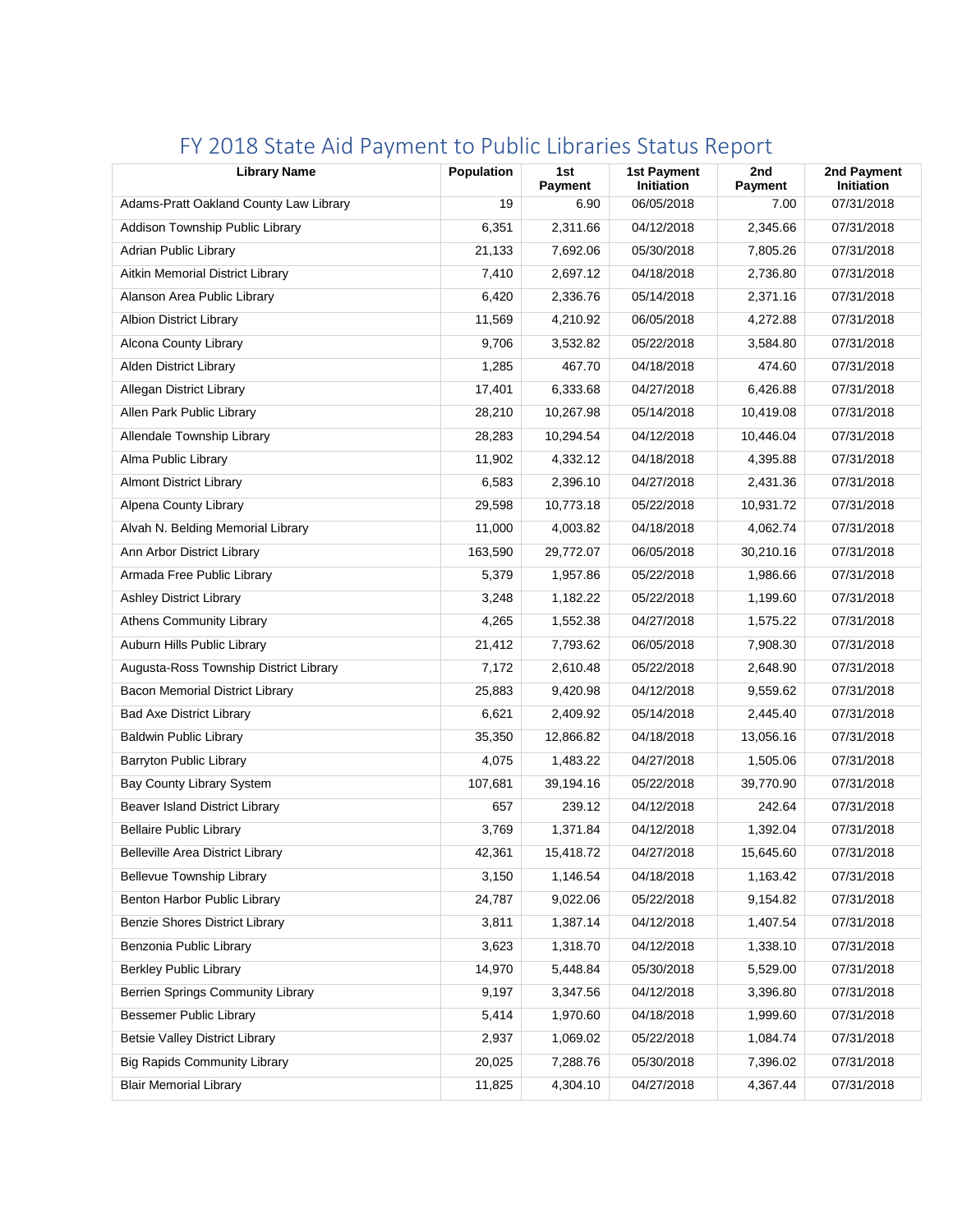| <b>Library Name</b>                        | Population | 1st<br>Payment | <b>1st Payment</b><br><b>Initiation</b> | 2nd<br><b>Payment</b> | 2nd Payment<br><b>Initiation</b> |
|--------------------------------------------|------------|----------------|-----------------------------------------|-----------------------|----------------------------------|
| <b>Bloomfield Township Public Library</b>  | 41,070     | 14,948.82      | 04/18/2018                              | 15,168.78             | 07/31/2018                       |
| <b>Boyne District Library</b>              | 7,226      | 2,630.14       | 04/27/2018                              | 2,668.84              | 07/31/2018                       |
| <b>Branch District Library</b>             | 46,905     | 17,072.66      | 05/14/2018                              | 17,323.88             | 07/31/2018                       |
| Brandon Township Public Library            | 15,175     | 5,523.44       | 04/27/2018                              | 5,604.72              | 07/31/2018                       |
| <b>Bridgeport Public Library</b>           | 12,667     | 4,610.58       | 04/12/2018                              | 4,678.42              | 07/31/2018                       |
| Bridgman Public Library                    | 3,324      | 1,209.88       | 06/15/2018                              | 1,227.68              | 07/31/2018                       |
| <b>Briggs District Library</b>             | 21,705     | 7,900.26       | 04/18/2018                              | 8,016.52              | 07/31/2018                       |
| <b>Brighton District Library</b>           | 43,254     | 15,743.76      | 05/14/2018                              | 15,975.42             | 07/31/2018                       |
| <b>Brown City Public Library</b>           | 4,005      | 1,457.74       | 04/27/2018                              | 1,479.20              | 07/31/2018                       |
| <b>Buchanan District Library</b>           | 10,090     | 3,672.58       | 05/22/2018                              | 3,726.64              | 07/31/2018                       |
| <b>Bullard Sanford Memorial Library</b>    | 9,705      | 3,532.46       | 06/05/2018                              | 3,584.44              | 07/31/2018                       |
| Burr Oak Township Library                  | 2,611      | 950.36         | 05/30/2018                              | 964.34                | 07/31/2018                       |
| Cadillac-Wexford County Public Library     | 35,087     | 12,771.10      | 04/12/2018                              | 12,959.02             | 07/31/2018                       |
| Calumet Public School Library              | 8,692      | 3,163.74       | 05/30/2018                              | 3,210.30              | 07/31/2018                       |
| Camden Township Library                    | 4,191      | 1,525.44       | 04/27/2018                              | 1,547.90              | 07/31/2018                       |
| Canton Public Library                      | 90,173     | 32,821.52      | 04/18/2018                              | 33,304.48             | 07/31/2018                       |
| <b>Capital Area District Libraries</b>     | 238,859    | 86,940.84      | 05/14/2018                              | 88,220.18             | 07/31/2018                       |
| Caro Area District Library                 | 11,833     | 4,307.02       | 04/27/2018                              | 4,370.40              | 07/31/2018                       |
| Carp Lake Township Library                 | 722        | 262.78         | 05/14/2018                              | 266.66                | 07/31/2018                       |
| Carson City Public Library                 | 10,857     | 3,951.76       | 05/14/2018                              | 4,009.92              | 07/31/2018                       |
| <b>Cass District Library</b>               | 38,002     | 13,832.10      | 05/30/2018                              | 14,035.64             | 07/31/2018                       |
| Cedar Springs Public Library               | 9,483      | 3,451.66       | 06/05/2018                              | 3,502.44              | 07/31/2018                       |
| Center Line Public Library                 | 8,257      | 3,005.40       | 05/30/2018                              | 3,049.64              | 07/31/2018                       |
| Central Lake District Library              | 3,995      | 1,454.10       | 04/18/2018                              | 1,475.50              | 07/31/2018                       |
| Charles A. Ransom District Library         | 15,068     | 5,484.50       | 07/02/2018                              | 5,565.20              | 07/31/2018                       |
| Charlevoix Public Library                  | 9,810      | 3,570.68       | 04/12/2018                              | 3,623.22              | 07/31/2018                       |
| <b>Charlotte Community Library</b>         | 23,157     | 8,428.76       | 04/18/2018                              | 8,552.80              | 07/31/2018                       |
| Chase Township Public Library              | 1,854      | 674.82         | 06/05/2018                              | 684.74                | 07/31/2018                       |
| Cheboygan Area Public Library              | 13,894     | 5,057.18       | 05/22/2018                              | 5,131.60              | 07/31/2018                       |
| Chelsea District Library                   | 15,010     | 5,463.38       | 04/18/2018                              | 5,543.78              | 07/31/2018                       |
| Chesterfield Township Library              | 43,381     | 15,789.98      | 04/12/2018                              | 16,022.32             | 07/31/2018                       |
| Chippewa River District Library System     | 51,640     | 18,796.12      | 04/18/2018                              | 19,072.70             | 07/31/2018                       |
| Clarkston Independence District Library    | 35,563     | 12,944.36      | 04/27/2018                              | 13,134.82             | 07/31/2018                       |
| Clinton Township Public Library            | 3,604      | 1,311.78       | 05/22/2018                              | 1,331.10              | 07/31/2018                       |
| Clinton-Macomb Public Library              | 169,833    | 61,816.48      | 04/27/2018                              | 62,726.12             | 07/31/2018                       |
| Coleman Area Library                       | 4,622      | 1,682.32       | 04/27/2018                              | 1,707.08              | 07/31/2018                       |
| Coloma Public Library                      | 12,982     | 4,725.24       | 04/18/2018                              | 4,794.76              | 07/31/2018                       |
| Colon Township Library                     | 3,803      | 1,384.22       | 06/05/2018                              | 1,404.60              | 07/31/2018                       |
| Columbia Township Library                  | 2,373      | 863.72         | 04/18/2018                              | 876.44                | 07/31/2018                       |
| <b>Commerce Township Community Library</b> | 40,186     | 14,627.06      | 04/12/2018                              | 14,842.28             | 07/31/2018                       |
| <b>Community District Library</b>          | 28,263     | 10,287.26      | 06/05/2018                              | 10,438.64             | 07/31/2018                       |
| <b>Comstock Township Library</b>           | 14,854     | 5,406.60       | 04/12/2018                              | 5,486.16              | 08/01/2018                       |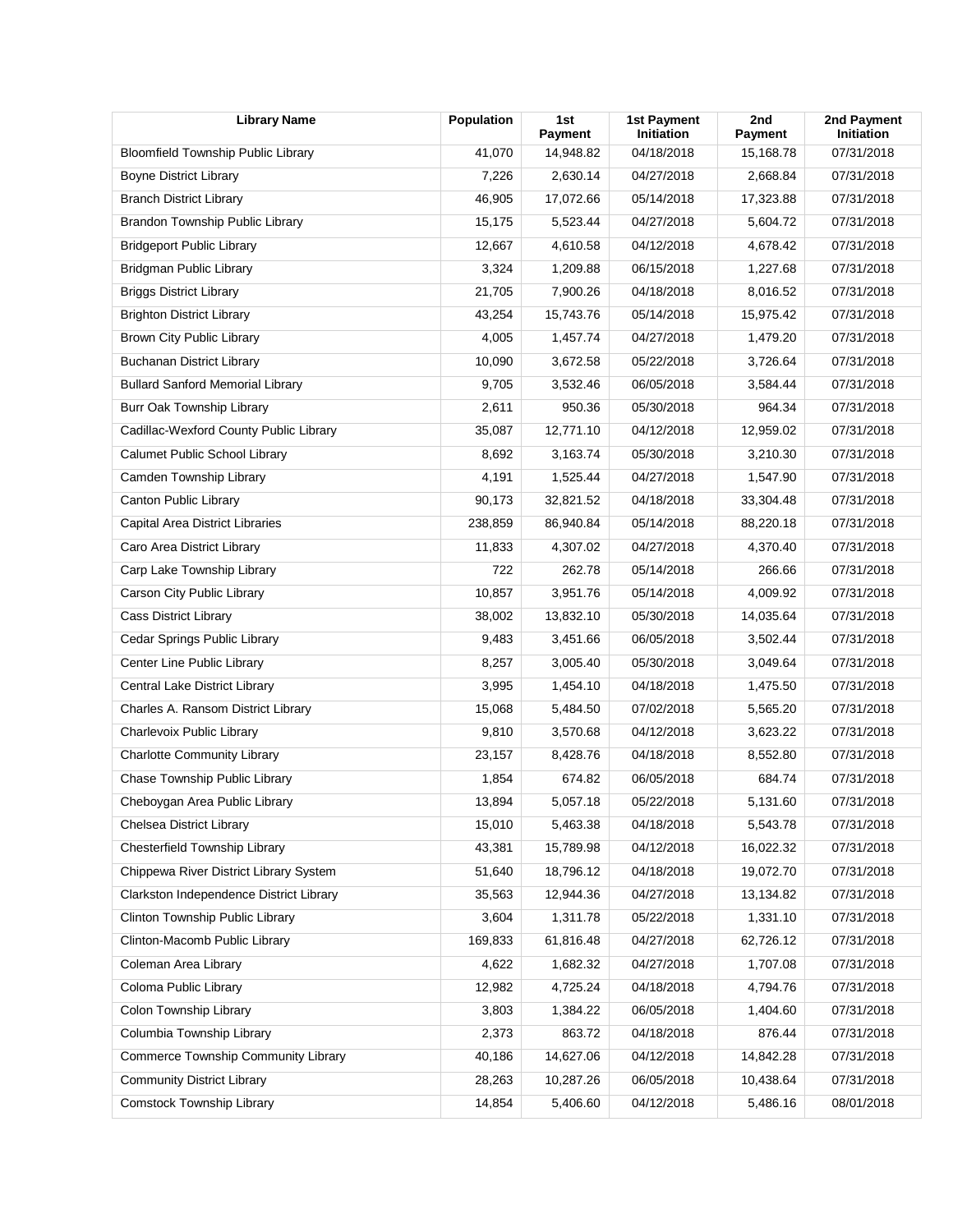| <b>Library Name</b>                      | Population | 1st<br>Payment | 1st Payment<br>Initiation | 2nd<br><b>Payment</b> | 2nd Payment<br>Initiation |
|------------------------------------------|------------|----------------|---------------------------|-----------------------|---------------------------|
| Constantine Township Library             | 4,986      | 1,814.82       | 05/22/2018                | 1,841.52              | 08/01/2018                |
| Coopersville Area District Library       | 11,862     | 4,317.56       | 04/18/2018                | 4,381.10              | 08/01/2018                |
| <b>Cromaine District Library</b>         | 26,391     | 9,605.90       | 04/18/2018                | 9,747.24              | 08/01/2018                |
| <b>Crooked Tree District Library</b>     | 3,953      | 1,438.82       | 04/12/2018                | 1,460.00              | 08/01/2018                |
| Croton Township Library                  | 3,228      | 1,174.94       | 04/18/2018                | 1,192.22              | 08/01/2018                |
| Crystal Falls District Community Library | 3,453      | 1,256.82       | 04/18/2018                | 1,275.32              | 08/01/2018                |
| Curtis Township Library                  | 1,236      | 449.88         | 04/18/2018                | 456.50                | 08/01/2018                |
| Darcy Library of Beulah                  | 3,179      | 1,157.10       | 04/18/2018                | 1,174.12              | 08/01/2018                |
| Dearborn Heights City Libraries          | 57,774     | 21,028.80      | 06/05/2018                | 21,338.24             | 08/01/2018                |
| Dearborn Public Library                  | 98,153     | 35,726.12      | 06/05/2018                | 36,251.82             | 08/01/2018                |
| Deckerville Public Library               | 4,514      | 1,643.02       | 06/21/2018                | 1,667.20              | 08/01/2018                |
| Delta Township District Library          | 32,799     | 11,938.30      | 04/27/2018                | 12,113.98             | 08/01/2018                |
| <b>Delton District Library</b>           | 10,021     | 3,647.48       | 05/22/2018                | 3,701.14              | 08/01/2018                |
| DeTour Area School and Public Library    | 2,190      | 797.12         | 05/14/2018                | 808.84                | 08/01/2018                |
| Detroit Public Library                   | 713,777    | 259,803.40     | 05/22/2018                | 263,626.38            | 08/01/2018                |
| DeWitt District Library                  | 32,140     | 11,698.44      | 06/05/2018                | 11,870.58             | 08/01/2018                |
| <b>Dexter District Library</b>           | 19,591     | 7,130.80       | 04/12/2018                | 7,235.72              | 08/01/2018                |
| Dickinson County Library                 | 26,168     | 9,524.72       | 05/22/2018                | 9,664.88              | 08/01/2018                |
| Dorothy Hull Library - Windsor Township  | 6,838      | 2,488.92       | 05/22/2018                | 2,525.54              | 08/01/2018                |
| Dorr Township Library                    | 7,439      | 2,707.66       | 05/14/2018                | 2,747.52              | 08/01/2018                |
| Dowagiac District Library                | 13,306     | 4,843.16       | 05/22/2018                | 4,914.42              | 08/01/2018                |
| Dowling Public Library                   | 4,869      | 1,772.22       | 06/05/2018                | 1,798.30              | 08/01/2018                |
| Dryden Township Library                  | 4,768      | 1,735.46       | 06/05/2018                | 1,761.00              | 08/01/2018                |
| East Lansing Public Library              | 48,579     | 17,681.96      | 05/22/2018                | 17,942.16             | 08/01/2018                |
| <b>Eastpointe Memorial Library</b>       | 32,442     | 11,808.36      | 06/05/2018                | 11,982.12             | 08/01/2018                |
| Eaton Rapids Public Library              | 12,670     | 4,611.66       | 04/27/2018                | 4,679.52              | 08/01/2018                |
| Eau Claire District Library              | 7,392      | 2,690.56       | 04/27/2018                | 2,730.16              | 08/01/2018                |
| Ecorse Public Library                    | 9,512      | 3,462.20       | 07/02/2018                | 3,513.16              | 08/01/2018                |
| Elk Rapids District Library              | 5,432      | 1,977.16       | 06/05/2018                | 2,006.24              | 08/01/2018                |
| Elk Township Library                     | 2,769      | 1,007.86       | 04/18/2018                | 1,022.70              | 08/01/2018                |
| Elsie Public Library                     | 3,738      | 1,360.56       | 04/12/2018                | 1,380.58              | 08/01/2018                |
| Escanaba Public Library                  | 25,830     | 9,401.70       | 06/05/2018                | 9,540.04              | 08/01/2018                |
| Evart Public Library                     | 7,717      | 2,808.86       | 04/27/2018                | 2,850.18              | 08/01/2018                |
| Fairgrove District Library               | 3,112      | 1,132.70       | 05/14/2018                | 1,149.38              | 08/01/2018                |
| Farmington Community Library             | 90,112     | 32,799.32      | 06/05/2018                | 33,281.96             | 08/01/2018                |
| Fennville District Library               | 14,230     | 5,179.48       | 04/12/2018                | 5,255.70              | 08/01/2018                |
| Ferndale Area District Library           | 19,900     | 7,243.28       | 06/15/2018                | 7,349.86              | 08/01/2018                |
| Fife Lake Public Library                 | 2,791      | 1,015.86       | 06/05/2018                | 1,030.82              | 08/01/2018                |
| Flat River Community Library             | 17,626     | 6,415.58       | 05/30/2018                | 6,509.98              | 08/01/2018                |
| Flat Rock Public Library                 | 13,167     | 4,792.56       | 05/22/2018                | 4,863.08              | 08/01/2018                |
| <b>Flint Public Library</b>              | 102,434    | 37,284.32      | 04/27/2018                | 37,832.96             | 08/01/2018                |
| Forsyth Township Public Library          | 6,164      | 2,243.58       | 04/18/2018                | 2,276.60              | 08/01/2018                |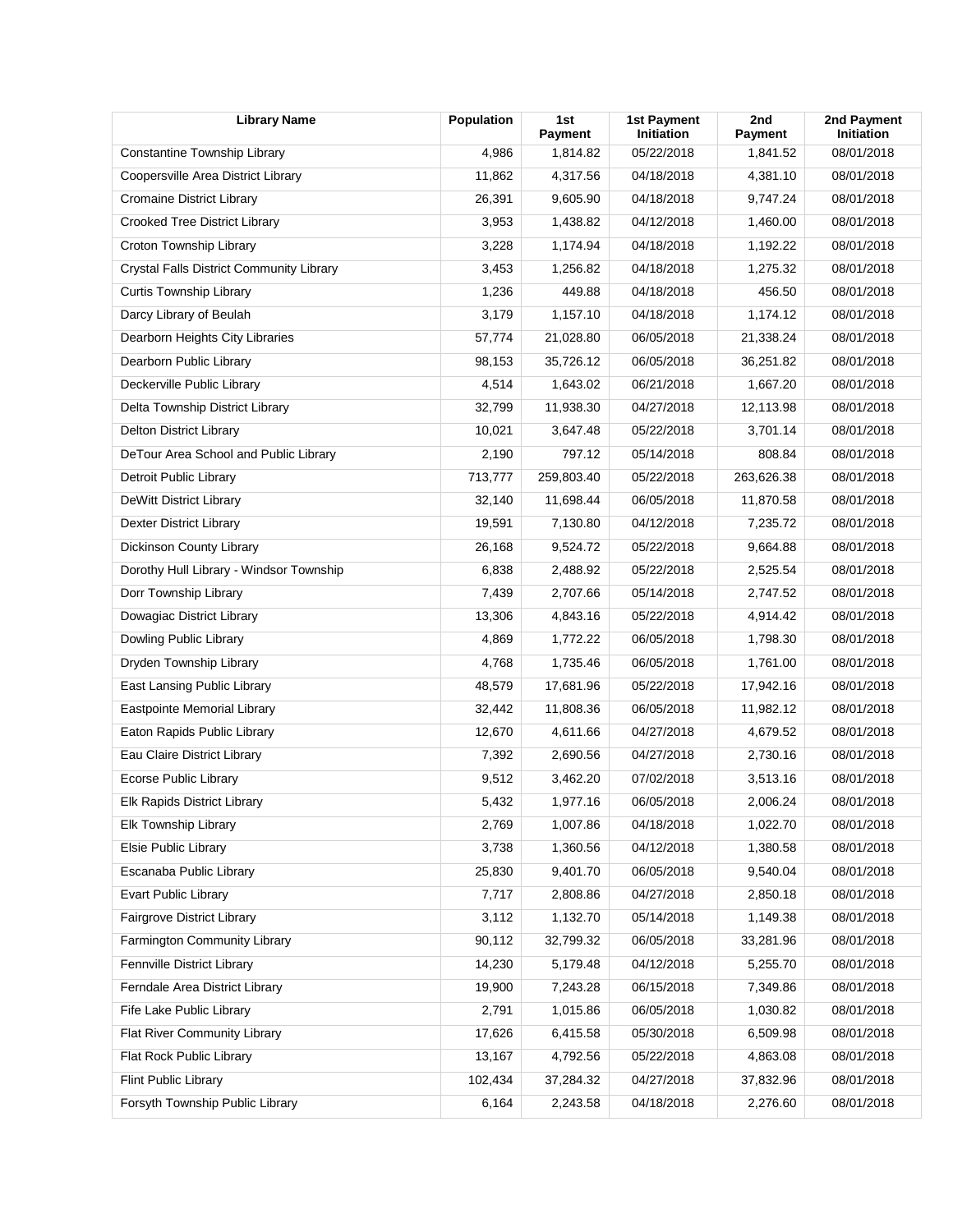| <b>Library Name</b>                            | Population | 1st<br>Payment | <b>1st Payment</b><br><b>Initiation</b> | 2nd<br>Payment | 2nd Payment<br>Initiation |
|------------------------------------------------|------------|----------------|-----------------------------------------|----------------|---------------------------|
| <b>Fowlerville District Library</b>            | 17,068     | 6,212.46       | 04/18/2018                              | 6,303.88       | 08/01/2018                |
| Frankenmuth James E. Wickson District Library  | 7,824      | 2,847.80       | 04/18/2018                              | 2,889.70       | 08/01/2018                |
| Franklin Public Library                        | 3,150      | 1,146.54       | 04/27/2018                              | 1,163.42       | 08/01/2018                |
| <b>Fraser Public Library</b>                   | 14,480     | 5,270.48       | 05/22/2018                              | 5,348.04       | 08/01/2018                |
| <b>Freeport District Library</b>               | 5,641      | 2,053.22       | 04/18/2018                              | 2,083.44       | 08/01/2018                |
| Fremont Area District Library                  | 13,326     | 4,850.44       | 05/22/2018                              | 4,921.82       | 08/01/2018                |
| <b>Fruitport District Library</b>              | 13,598     | 4,949.44       | 06/21/2018                              | 5,022.28       | 08/01/2018                |
| Galesburg/Charleston Memorial District Library | 9,476      | 3,449.10       | 04/12/2018                              | 3,499.86       | 08/01/2018                |
| Galien Township Public Library                 | 3,043      | 1,107.60       | 04/27/2018                              | 1,123.90       | 08/01/2018                |
| Garden City Public Library                     | 27,692     | 10,079.44      | 04/12/2018                              | 10,227.76      | 08/01/2018                |
| Gary Byker Memorial Library of Hudsonville     | 10,983     | 3,997.62       | 04/18/2018                              | 4,056.46       | 08/01/2018                |
| Genesee District Library                       | 332,567    | 121,049.06     | 04/18/2018                              | 122,830.28     | 08/01/2018                |
| George W. Spindler Memorial Library            | 2,047      | 745.06         | 05/22/2018                              | 756.02         | 08/01/2018                |
| Georgetown Township Public Library             | 46,985     | 17,101.78      | 05/30/2018                              | 17,353.42      | 08/01/2018                |
| Gladstone School & Public Library              | 11,239     | 4,090.80       | 04/18/2018                              | 4,151.00       | 08/01/2018                |
| <b>Gladwin County District Library</b>         | 25,692     | 9,351.46       | 05/22/2018                              | 9,489.08       | 08/01/2018                |
| Glen Lake Community Library                    | 3,650      | 1,328.54       | 05/22/2018                              | 1,348.08       | 08/01/2018                |
| Goodland Township Library                      | 1,828      | 665.36         | 05/30/2018                              | 675.14         | 08/01/2018                |
| Grace A. Dow Memorial Library                  | 76,707     | 27,920.12      | 05/22/2018                              | 28,330.96      | 08/01/2018                |
| Grand Ledge Area District Library              | 15,959     | 5,808.82       | 06/05/2018                              | 5,894.28       | 08/01/2018                |
| <b>Grand Rapids Public Library</b>             | 188,040    | 68,443.54      | 04/12/2018                              | 69,450.68      | 08/01/2018                |
| <b>Grant Area District Library</b>             | 8,875      | 3,230.34       | 05/30/2018                              | 3,277.88       | 08/01/2018                |
| Grosse Pointe Public Library                   | 51,133     | 18,611.58      | 05/30/2018                              | 18,885.46      | 08/01/2018                |
| Hackley Public Library                         | 40,898     | 14,886.20      | 06/05/2018                              | 15,105.26      | 08/01/2018                |
| Hamburg Township Library                       | 21,165     | 7,703.72       | 04/12/2018                              | 7,817.08       | 08/01/2018                |
| Hamtramck Public Library                       | 22,423     | 8,161.60       | 06/05/2018                              | 8,281.70       | 08/01/2018                |
| Hancock School Public Library                  | 6,831      | 2,486.36       | 05/30/2018                              | 2,522.96       | 08/01/2018                |
| Harbor Beach Area District Library             | 6,119      | 2,227.20       | 04/18/2018                              | 2,259.98       | 08/01/2018                |
| Harper Woods Public Library                    | 14,236     | 5,181.66       | 04/18/2018                              | 5,257.92       | 08/01/2018                |
| Harrison District Library                      | 11,639     | 4,236.40       | 04/12/2018                              | 4,298.74       | 08/01/2018                |
| Harrison Township Public Library               | 24,587     | 8,949.26       | 04/11/2018                              | 9,080.96       | 08/01/2018                |
| Hart Area Public Library                       | 8,133      | 2,960.28       | 05/14/2018                              | 3,003.84       | 08/01/2018                |
| <b>Hartford Public Library</b>                 | 6,582      | 2,395.74       | 04/27/2018                              | 2,430.98       | 08/01/2018                |
| <b>Hastings Public Library</b>                 | 13,233     | 4,816.60       | 06/21/2018                              | 4,887.46       | 08/01/2018                |
| Hazel Park Memorial Library                    | 16,422     | 5,977.34       | 05/30/2018                              | 6,065.30       | 08/01/2018                |
| Henika District Library                        | 7,135      | 2,597.02       | 06/05/2018                              | 2,635.24       | 08/01/2018                |
| <b>Herrick District Library</b>                | 102,423    | 37,280.32      | 05/14/2018                              | 37,828.90      | 08/01/2018                |
| Hesperia Community Library                     | 5,933      | 2,159.50       | 04/18/2018                              | 2,191.28       | 08/01/2018                |
| Highland Township Public Library               | 19,202     | 6,989.22       | 04/27/2018                              | 7,092.06       | 08/01/2018                |
| Hillsdale Community Library                    | 11,870     | 4,320.48       | 04/27/2018                              | 4,384.06       | 08/01/2018                |
| Holly Township Library                         | 23,088     | 8,403.66       | 04/27/2018                              | 8,527.32       | 08/01/2018                |
| Home Township Library                          | 4,220      | 1,536.00       | 04/18/2018                              | 1,558.60       | 08/01/2018                |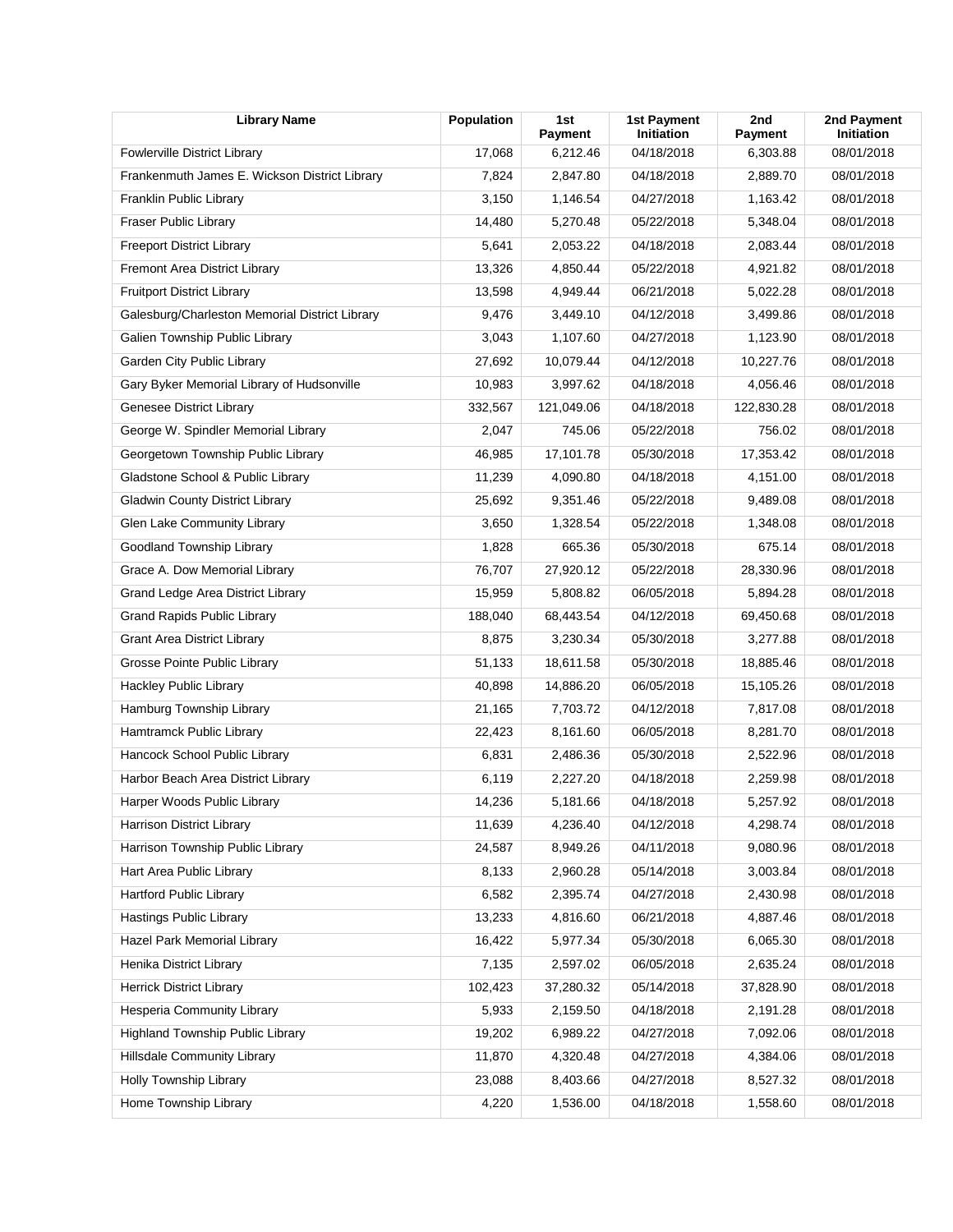| <b>Library Name</b>                       | Population | 1st<br>Payment | 1st Payment<br>Initiation | 2nd<br><b>Payment</b> | 2nd Payment<br>Initiation |
|-------------------------------------------|------------|----------------|---------------------------|-----------------------|---------------------------|
| Homer Public Library                      | 3,926      | 1,429.00       | 04/12/2018                | 1,450.02              | 08/01/2018                |
| <b>Hopkins District Library</b>           | 4,610      | 1,677.96       | 04/27/2018                | 1,702.64              | 08/01/2018                |
| Houghton Lake Public Library              | 15,322     | 5,576.96       | 04/12/2018                | 5,659.02              | 08/01/2018                |
| <b>Howard Miller Library</b>              | 22,115     | 8,049.50       | 04/18/2018                | 8,167.94              | 08/01/2018                |
| Howe Memorial Library                     | 5,531      | 2,013.18       | 04/12/2018                | 2,042.80              | 08/01/2018                |
| Howell Carnegie District Library          | 52,529     | 19,119.70      | 06/05/2018                | 19,401.06             | 08/01/2018                |
| Hudson Carnegie District Library          | 5,107      | 1,858.86       | 05/22/2018                | 1,886.20              | 08/01/2018                |
| Huntington Woods Public Library           | 8,764      | 3,189.94       | 04/27/2018                | 3,236.88              | 08/01/2018                |
| Indian River Area Library                 | 3,038      | 1,105.78       | 06/05/2018                | 1,122.04              | 08/01/2018                |
| Interlochen Public Library                | 5,784      | 2,105.28       | 05/30/2018                | 2,136.26              | 08/01/2018                |
| Ionia Community Library                   | 21,871     | 7,960.68       | 04/12/2018                | 8,077.82              | 08/01/2018                |
| Iosco-Arenac District Library             | 41,786     | 15,209.42      | 05/14/2018                | 15,433.24             | 08/01/2018                |
| Ironwood Carnegie Library                 | 5,713      | 2,079.44       | 05/22/2018                | 2,110.02              | 08/01/2018                |
| Ishpeming Carnegie Public Library         | 13,600     | 4,950.18       | 04/18/2018                | 5,023.02              | 08/01/2018                |
| J. C. Wheeler Public Library              | 3,315      | 1,206.60       | 07/02/2018                | 1,224.36              | 08/01/2018                |
| Jackson District Library                  | 160,248    | 58,327.70      | 05/30/2018                | 59,185.98             | 08/01/2018                |
| Jacquelin E. Opperman Memorial Library    | 4,080      | 1,485.04       | 04/18/2018                | 1,506.90              | 08/01/2018                |
| Jonesville District Library               | 5,210      | 1,896.34       | 04/18/2018                | 1,924.26              | 08/01/2018                |
| Jordan Valley District Library            | 6,997      | 2,546.78       | 04/27/2018                | 2,584.26              | 08/01/2018                |
| Kalamazoo Public Library                  | 116,445    | 42,384.10      | 05/22/2018                | 43,007.78             | 08/01/2018                |
| Kalkaska County Library                   | 17,153     | 6,243.40       | 06/05/2018                | 6,335.28              | 08/01/2018                |
| Kent District Library                     | 395,660    | 144,013.90     | 05/30/2018                | 146,133.06            | 08/01/2018                |
| L'Anse Area School-Public Library         | 4,516      | 1,643.74       | 06/15/2018                | 1,667.92              | 08/01/2018                |
| Laingsburg Public Library                 | 9,555      | 3,477.86       | 04/27/2018                | 3,529.04              | 08/01/2018                |
| Lake Linden-Hubbell School/Public Library | 3,730      | 1,357.66       | 06/15/2018                | 1,377.62              | 08/01/2018                |
| Lake Odessa Community Library             | 4,168      | 1,517.08       | 04/12/2018                | 1,539.40              | 08/01/2018                |
| Lapeer District Library                   | 60,006     | 21,841.22      | 05/30/2018                | 22,162.60             | 08/01/2018                |
| Lawrence Memorial Public Library          | 2,735      | 995.48         | 06/05/2018                | 1,010.14              | 08/01/2018                |
| Lawton Public Library                     | 1,900      | 691.56         | 04/27/2018                | 701.74                | 08/01/2018                |
| Leanna Hicks Public Library of Inkster    | 25,369     | 9,233.90       | 06/21/2018                | 9,369.78              | 08/01/2018                |
| Leelanau Township Library                 | 2,027      | 737.78         | 06/05/2018                | 748.64                | 08/01/2018                |
| Leighton Township Library                 | 4,934      | 1,795.88       | 04/27/2018                | 1,822.32              | 08/01/2018                |
| Leland Township Public Library            | 4,826      | 1,756.58       | 06/15/2018                | 1,782.42              | 08/01/2018                |
| Lenawee District Library                  | 40,771     | 14,839.98      | 06/21/2018                | 15,058.36             | 08/01/2018                |
| Lenox Township Library                    | 10,470     | 3,810.90       | 06/05/2018                | 3,866.98              | 08/01/2018                |
| LeRoy Community Library                   | 1,462      | 532.14         | 07/02/2018                | 539.96                | 08/01/2018                |
| Lincoln Park Public Library               | 38,144     | 13,883.80      | 06/05/2018                | 14,088.10             | 08/01/2018                |
| Lincoln Township Public Library           | 22,258     | 8,101.54       | 05/30/2018                | 8,220.76              | 08/01/2018                |
| Litchfield District Library               | 2,372      | 863.36         | 05/30/2018                | 876.06                | 08/01/2018                |
| Livonia Public Library                    | 96,942     | 35,285.32      | 04/18/2018                | 35,804.54             | 08/01/2018                |
| Lois Wagner Memorial Library              | 11,581     | 4,215.28       | 04/27/2018                | 4,277.32              | 08/01/2018                |
| Loutit District Library                   | 35,540     | 12,935.98      | 04/12/2018                | 13,126.34             | 08/01/2018                |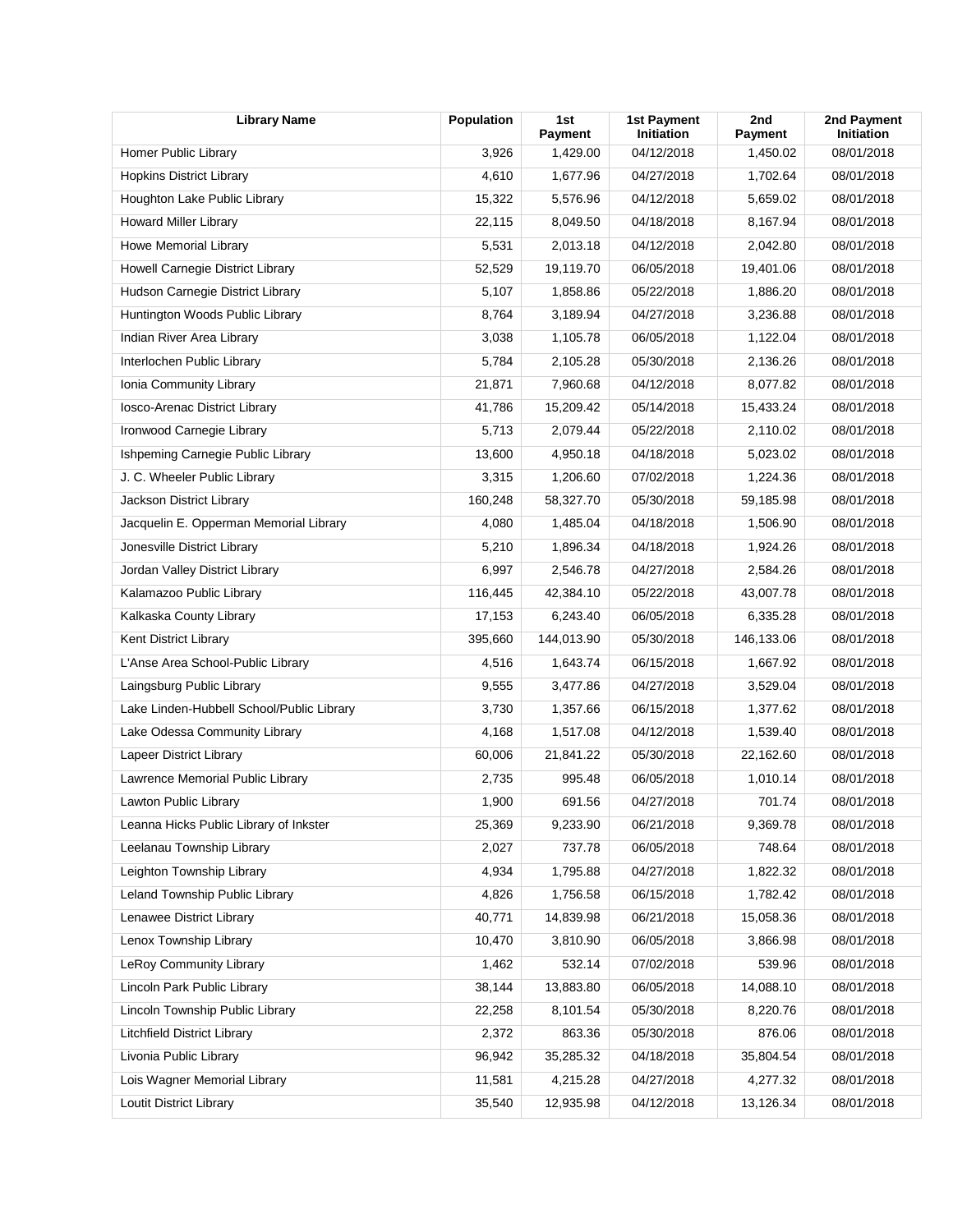| <b>Library Name</b>                      | Population | 1st<br><b>Payment</b> | <b>1st Payment</b><br>Initiation | 2nd<br>Payment | 2nd Payment<br>Initiation |
|------------------------------------------|------------|-----------------------|----------------------------------|----------------|---------------------------|
| Luther Area Public Library               | 4,141      | 1,507.24              | 04/27/2018                       | 1,529.42       | 08/01/2018                |
| Lyon Township Public Library             | 14,545     | 5,294.14              | 05/14/2018                       | 5,372.04       | 08/01/2018                |
| Lyons Township District Library          | 3,667      | 1,334.72              | 06/15/2018                       | 1,354.36       | 08/01/2018                |
| M. Alice Chapin Memorial Library         | 4,197      | 1,527.64              | 04/12/2018                       | 1,550.10       | 08/01/2018                |
| MacDonald Public Library                 | 13,452     | 4,896.30              | 06/05/2018                       | 4,968.36       | 08/01/2018                |
| Mackinac Island Public Library           | 492        | 179.08                | 04/27/2018                       | 181.70         | 08/01/2018                |
| Mackinaw Area Public Library             | 5,068      | 1,844.66              | 04/18/2018                       | 1,871.80       | 08/01/2018                |
| Madison Heights Public Library           | 29,694     | 10,808.14             | 05/22/2018                       | 10,967.18      | 08/01/2018                |
| Mancelona Township Library               | 4,968      | 1,808.26              | 06/05/2018                       | 1,834.88       | 08/01/2018                |
| Manchester District Library              | 7,312      | 2,661.44              | 05/22/2018                       | 2,700.60       | 08/01/2018                |
| Manistee County Library                  | 22,995     | 8,369.80              | 05/30/2018                       | 8,492.96       | 08/01/2018                |
| Manistique School & Public Library       | 8,344      | 3,037.08              | 05/30/2018                       | 3,081.76       | 08/01/2018                |
| Maple Rapids Public Library              | 3,115      | 1,133.80              | 04/27/2018                       | 1,150.48       | 08/01/2018                |
| Marcellus Township Wood Memorial Library | 4,101      | 1,492.68              | 04/12/2018                       | 1,514.66       | 08/01/2018                |
| Marlette District Library                | 5,241      | 1,907.64              | 05/30/2018                       | 1,935.70       | 08/01/2018                |
| Marshall District Library                | 14,948     | 5,440.82              | 05/22/2018                       | 5,520.88       | 08/01/2018                |
| Mason County District Library            | 28,646     | 10,426.68             | 06/15/2018                       | 10,580.10      | 08/01/2018                |
| Maud Preston Palenske Memorial Library   | 18,393     | 6,694.74              | 04/27/2018                       | 6,793.26       | 08/01/2018                |
| Mayville District Public Library         | 5,160      | 1,878.14              | 05/14/2018                       | 1,905.78       | 08/01/2018                |
| <b>McBain Community Library</b>          | 5,841      | 2,126.02              | 04/27/2018                       | 2,157.30       | 08/01/2018                |
| McMillan Township Library                | 2,440      | 888.12                | 05/22/2018                       | 901.18         | 08/01/2018                |
| Melvindale Public Library                | 10,715     | 3,900.08              | 05/30/2018                       | 3,957.46       | 08/01/2018                |
| Mendon Township Library                  | 4,730      | 1,721.64              | 05/14/2018                       | 1,746.96       | 08/01/2018                |
| Menominee County Library                 | 14,384     | 5,235.54              | 04/18/2018                       | 5,312.58       | 08/01/2018                |
| <b>Merrill District Library</b>          | 3,433      | 1,249.54              | 04/18/2018                       | 1,267.94       | 08/01/2018                |
| Milan Public Library                     | 17,511     | 6,373.72              | 05/14/2018                       | 6,467.50       | 08/01/2018                |
| Milford Public Library                   | 15,736     | 5,727.64              | 04/12/2018                       | 5,811.92       | 08/01/2018                |
| Millington Arbela District Library       | 7,424      | 2,702.20              | 04/12/2018                       | 2,741.98       | 08/01/2018                |
| Missaukee District Library               | 13,097     | 4,767.08              | 05/14/2018                       | 4,837.24       | 08/01/2018                |
| Monroe County Library System             | 149,955    | 54,581.22             | 04/18/2018                       | 55,384.36      | 08/01/2018                |
| Montmorency County Public Libraries      | 9,765      | 3,554.30              | 05/22/2018                       | 3,606.60       | 08/01/2018                |
| Moore Public Library                     | 5,072      | 1,846.12              | 04/18/2018                       | 1,873.28       | 08/01/2018                |
| Morton Township Public Library           | 6,634      | 2,414.66              | 04/12/2018                       | 2,450.20       | 08/01/2018                |
| Mount Clemens Public Library             | 22,857     | 8,319.58              | 04/18/2018                       | 8,442.00       | 08/01/2018                |
| Mulliken District Library                | 1,848      | 672.64                | 04/18/2018                       | 682.54         | 08/01/2018                |
| Munising School Public Library           | 9,623      | 3,502.60              | 05/30/2018                       | 3,554.14       | 08/01/2018                |
| Muskegon Area District Library           | 105,852    | 38,528.42             | 05/22/2018                       | 39,095.36      | 08/01/2018                |
| Negaunee Public Library                  | 7,656      | 2,786.66              | 04/18/2018                       | 2,827.66       | 08/01/2018                |
| New Buffalo Township Public Library      | 5,302      | 1,929.84              | 04/27/2018                       | 1,958.24       | 08/01/2018                |
| Newaygo Area District Library            | 6,834      | 2,487.46              | 04/12/2018                       | 2,524.06       | 08/01/2018                |
| <b>Niles District Library</b>            | 25,686     | 9,349.28              | 04/18/2018                       | 9,486.86       | 08/01/2018                |
| North Adams Community Memorial Library   | 4,469      | 1,626.64              | 04/27/2018                       | 1,650.58       | 08/01/2018                |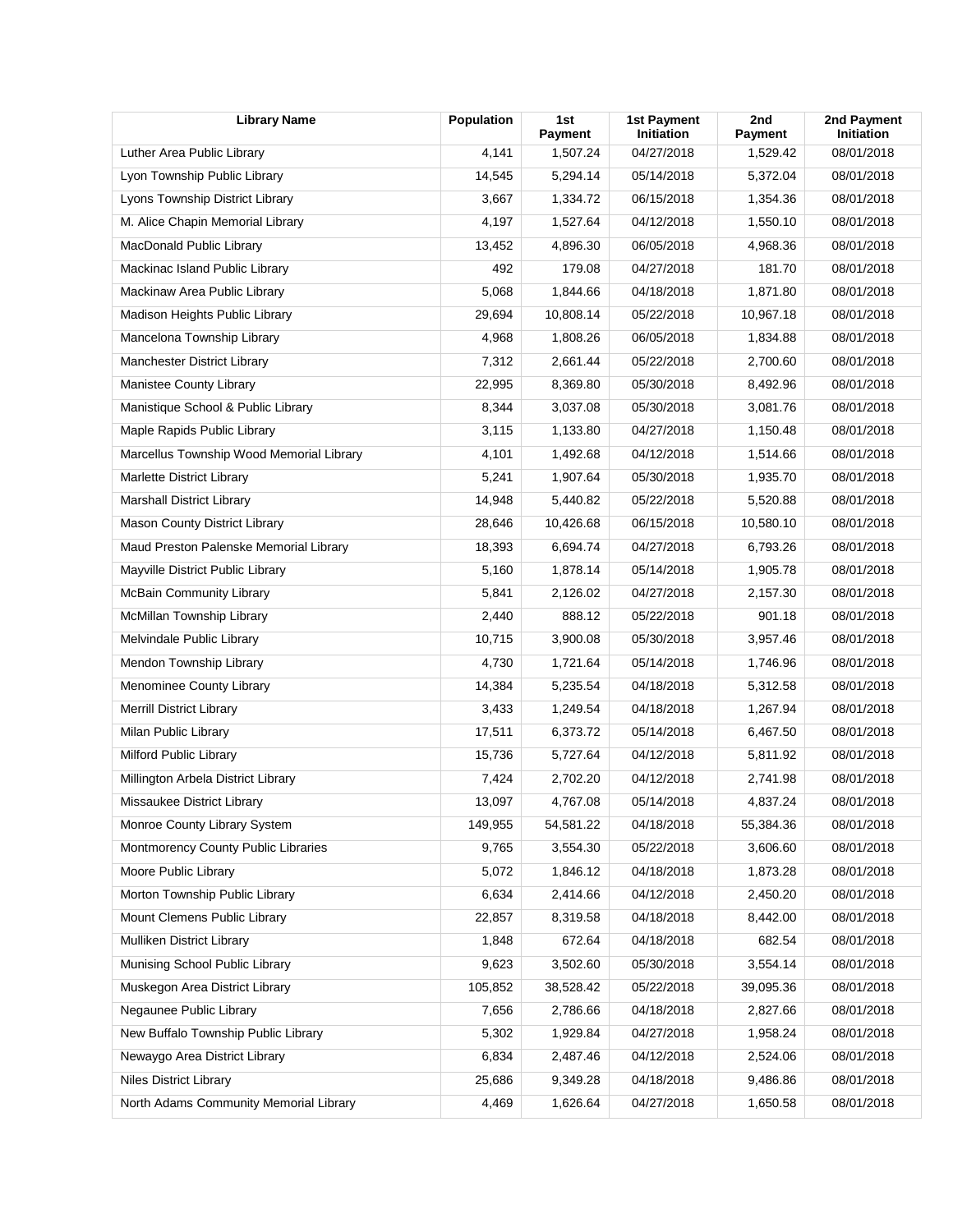| <b>Library Name</b>                          | Population | 1st<br>Payment | <b>1st Payment</b><br>Initiation | 2nd<br><b>Payment</b> | 2nd Payment<br>Initiation |
|----------------------------------------------|------------|----------------|----------------------------------|-----------------------|---------------------------|
| North Branch Township Library                | 3,645      | 1,326.72       | 06/05/2018                       | 1,346.24              | 08/01/2018                |
| Northfield Township Area Library             | 8,354      | 3,040.72       | 05/30/2018                       | 3,085.46              | 08/01/2018                |
| Northville District Library                  | 34,467     | 12,545.42      | 04/27/2018                       | 12,730.04             | 08/01/2018                |
| Nottawa Township Library                     | 6,174      | 2,247.22       | 05/14/2018                       | 2,280.30              | 08/01/2018                |
| Novi Public Library                          | 55,374     | 20,155.24      | 05/14/2018                       | 20,451.82             | 08/01/2018                |
| Oak Park Public Library                      | 29,319     | 10,671.64      | 06/05/2018                       | 10,828.66             | 08/01/2018                |
| <b>Ogemaw District Library</b>               | 12,561     | 4,572.00       | 04/27/2018                       | 4,639.26              | 08/01/2018                |
| Ontonagon Township Library                   | 3,679      | 1,339.08       | 05/30/2018                       | 1,358.80              | 08/01/2018                |
| Orion Township Public Library                | 35,394     | 12,882.84      | 04/27/2018                       | 13,072.40             | 08/01/2018                |
| Osceola Township School Public Library       | 1,830      | 666.08         | 06/05/2018                       | 675.88                | 08/01/2018                |
| Oscoda County Library                        | 8,640      | 3,144.82       | 05/30/2018                       | 3,191.08              | 08/01/2018                |
| Otsego County Library                        | 24,164     | 8,795.30       | 06/05/2018                       | 8,924.72              | 08/01/2018                |
| Otsego District Public Library               | 14,230     | 5,179.48       | 04/27/2018                       | 5,255.70              | 08/01/2018                |
| <b>Ovid Public Library</b>                   | 5,305      | 1,930.92       | 04/18/2018                       | 1,959.34              | 08/01/2018                |
| <b>Oxford Public Library</b>                 | 20,526     | 7,471.12       | 05/30/2018                       | 7,581.06              | 08/01/2018                |
| Parchment Community Library                  | 9,969      | 3,628.54       | 05/14/2018                       | 3,681.94              | 08/01/2018                |
| Pathfinder Community Library                 | 6,341      | 2,308.02       | 05/14/2018                       | 2,341.98              | 08/01/2018                |
| Patmos Library                               | 7,034      | 2,560.26       | 06/05/2018                       | 2,597.92              | 08/01/2018                |
| Paw Paw District Library                     | 13,579     | 4,942.52       | 05/22/2018                       | 5,015.26              | 08/01/2018                |
| Peninsula Community Library                  | 5,433      | 1,977.52       | 05/30/2018                       | 2,006.62              | 08/01/2018                |
| Pentwater Township Library                   | 1,939      | 705.76         | 06/05/2018                       | 716.14                | 08/01/2018                |
| Pere Marquette District Library              | 8,833      | 3,215.06       | 04/12/2018                       | 3,262.38              | 08/01/2018                |
| Peter White Public Library                   | 36,441     | 13,263.94      | 05/22/2018                       | 13,459.10             | 08/01/2018                |
| Petoskey District Library                    | 16,709     | 6,081.80       | 05/22/2018                       | 6,171.30              | 08/01/2018                |
| <b>Pigeon District Library</b>               | 6,654      | 2,421.94       | 06/05/2018                       | 2,457.58              | 08/01/2018                |
| Pinckney Community Public Library            | 11,503     | 4,186.90       | 05/30/2018                       | 4,248.50              | 08/01/2018                |
| <b>Pittsford Public Library</b>              | 4,105      | 1,494.14       | 05/14/2018                       | 1,516.14              | 08/01/2018                |
| <b>Plymouth District Library</b>             | 36,656     | 13,342.18      | 06/05/2018                       | 13,538.52             | 08/01/2018                |
| Pontiac Public Library                       | 59,515     | 21,662.50      | 06/05/2018                       | 21,981.26             | 08/01/2018                |
| Port Austin Township Library                 | 5,033      | 1,831.92       | 04/27/2018                       | 1,858.88              | 08/01/2018                |
| Portage District Library                     | 52,170     | 18,989.04      | 05/22/2018                       | 19,268.46             | 08/01/2018                |
| Portage Lake District Library                | 12,798     | 4,658.26       | 05/30/2018                       | 4,726.80              | 08/01/2018                |
| Portland District Library                    | 13,912     | 5,063.74       | 05/30/2018                       | 5,138.24              | 08/01/2018                |
| Potterville-Benton Township District Library | 5,413      | 1,970.24       | 05/22/2018                       | 1,999.22              | 08/01/2018                |
| Presque Isle District Library                | 14,878     | 5,415.34       | 06/05/2018                       | 5,495.04              | 08/01/2018                |
| Public Libraries of Saginaw                  | 124,690    | 45,385.16      | 04/18/2018                       | 46,053.00             | 08/01/2018                |
| Putnam District Library                      | 6,847      | 2,492.18       | 04/12/2018                       | 2,528.86              | 08/01/2018                |
| Rauchholz Memorial Library                   | 6,240      | 2,271.26       | 04/12/2018                       | 2,304.68              | 08/01/2018                |
| Rawson Memorial Library                      | 8,891      | 3,236.18       | 04/27/2018                       | 3,283.80              | 08/01/2018                |
| Ray Township Public Library                  | 3,739      | 1,360.92       | 04/27/2018                       | 1,380.96              | 08/01/2018                |
| Reading Community Library                    | 5,376      | 1,956.76       | 06/05/2018                       | 1,985.56              | 08/01/2018                |
| Redford Township District Library            | 48,362     | 17,602.98      | 05/22/2018                       | 17,862.02             | 08/01/2018                |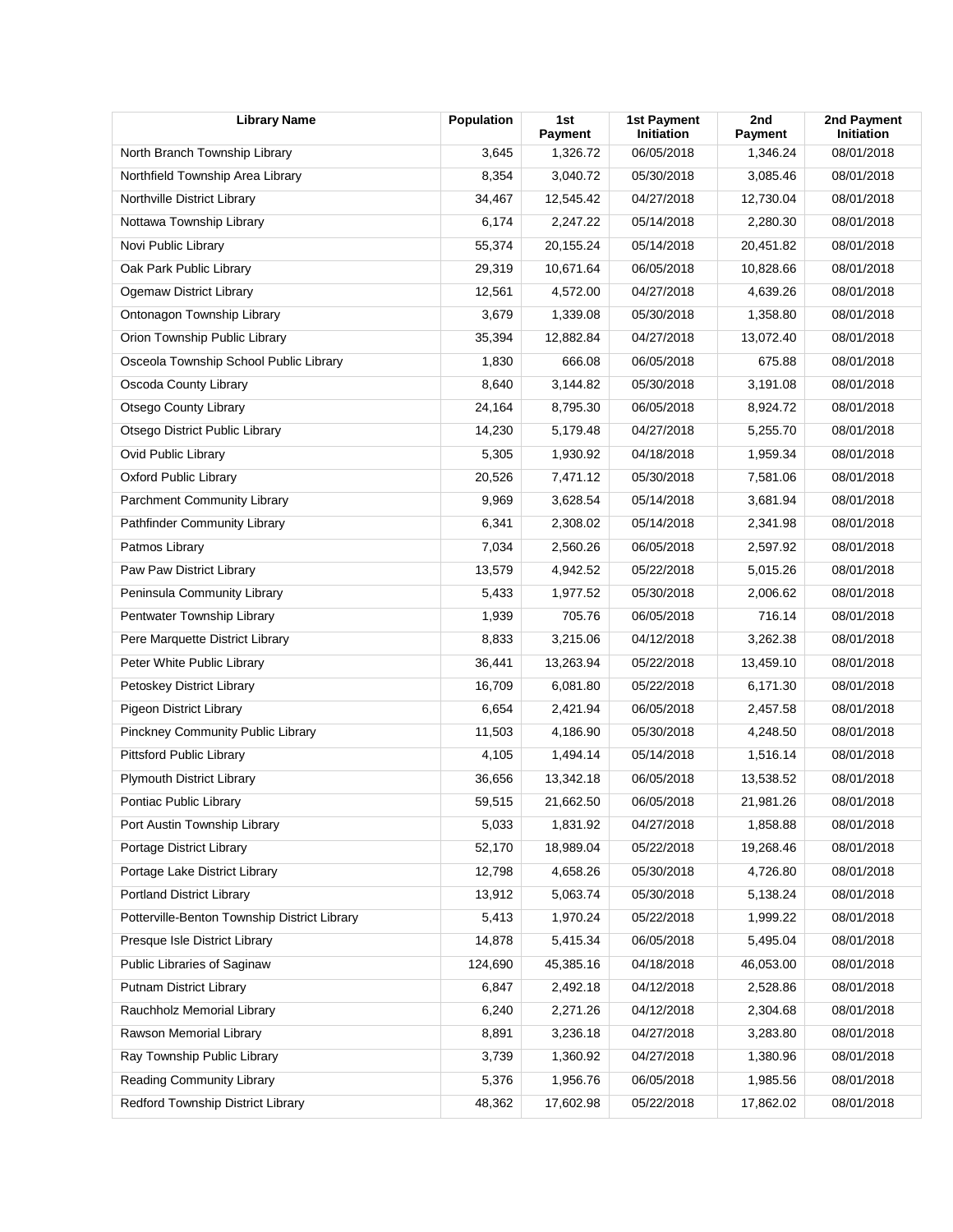| <b>Library Name</b>                   | Population | 1st<br>Payment | <b>1st Payment</b><br>Initiation | 2nd<br><b>Payment</b> | 2nd Payment<br><b>Initiation</b> |
|---------------------------------------|------------|----------------|----------------------------------|-----------------------|----------------------------------|
| Reed City Area District Library       | 8,543      | 3,109.50       | 06/21/2018                       | 3,155.26              | 08/01/2018                       |
| Reese Unity District Library          | 5,523      | 2,010.28       | 04/18/2018                       | 2,039.86              | 08/01/2018                       |
| Republic-Michigamme Public Library    | 1,508      | 548.88         | 05/30/2018                       | 556.96                | 08/01/2018                       |
| Richfield Township Public Library     | 3,731      | 1,358.02       | 04/27/2018                       | 1,378.00              | 08/01/2018                       |
| <b>Richland Community Library</b>     | 7,580      | 2,758.98       | 06/05/2018                       | 2,799.58              | 08/01/2018                       |
| <b>Richland Township Library</b>      | 3,674      | 1,337.26       | 04/12/2018                       | 1,356.94              | 08/01/2018                       |
| Richmond Township Library             | 882        | 321.02         | 06/05/2018                       | 325.74                | 08/01/2018                       |
| River Rapids District Library         | 4,659      | 1,695.80       | 04/18/2018                       | 1,720.74              | 08/01/2018                       |
| River Rouge Public Library            | 7,903      | 2,876.56       | 05/30/2018                       | 2,918.88              | 08/01/2018                       |
| <b>Riverview Public Library</b>       | 12,486     | 4,544.70       | 06/05/2018                       | 4,611.56              | 08/01/2018                       |
| Rochester Hills Public Library        | 100,485    | 36,574.92      | 04/12/2018                       | 37,113.12             | 08/01/2018                       |
| Romeo District Library                | 33,839     | 12,316.84      | 05/30/2018                       | 12,498.08             | 08/01/2018                       |
| Romulus Public Library                | 39,868     | 14,511.30      | 04/27/2018                       | 14,724.84             | 08/01/2018                       |
| Roscommon Area District Library       | 6,295      | 2,291.26       | 04/12/2018                       | 2,324.98              | 08/01/2018                       |
| Roseville Public Library              | 47,299     | 17,216.06      | 04/27/2018                       | 17,469.40             | 08/01/2018                       |
| Royal Oak Public Library              | 57,236     | 20,832.98      | 04/27/2018                       | 21,139.54             | 08/01/2018                       |
| Royal Oak Township Public Library     | 2,419      | 880.46         | 04/27/2018                       | 893.42                | 08/01/2018                       |
| Ruth Hughes Memorial District Library | 11,480     | 4,178.52       | 05/30/2018                       | 4,240.02              | 08/01/2018                       |
| Saint Charles District Library        | 7,798      | 2,838.34       | 04/12/2018                       | 2,880.10              | 08/01/2018                       |
| Saint Clair County Library System     | 160,312    | 58,351.00      | 06/05/2018                       | 59,209.62             | 08/01/2018                       |
| Saint Clair Shores Public Library     | 59,715     | 21,735.30      | 05/22/2018                       | 22,055.12             | 08/01/2018                       |
| Saint Ignace Public Library           | 4,434      | 1,613.90       | 04/18/2018                       | 1,637.64              | 08/01/2018                       |
| Salem Township Library                | 7,357      | 2,677.82       | 04/27/2018                       | 2,717.22              | 08/01/2018                       |
| Salem-South Lyon District Library     | 16,753     | 6,097.82       | 06/05/2018                       | 6,187.54              | 08/01/2018                       |
| Saline District Library               | 26,376     | 9,600.44       | 06/05/2018                       | 9,741.70              | 08/01/2018                       |
| Sandusky District Library             | 7,103      | 2,585.36       | 04/12/2018                       | 2,623.42              | 08/01/2018                       |
| Sanilac District Library              | 4,375      | 1,592.42       | 04/12/2018                       | 1,615.86              | 08/01/2018                       |
| Saranac Public Library                | 10,017     | 3,646.02       | 06/05/2018                       | 3,699.66              | 08/01/2018                       |
| Saugatuck-Douglas District Library    | 5,101      | 1,856.68       | 05/14/2018                       | 1,884.00              | 08/01/2018                       |
| Schoolcraft Community Library         | 3,775      | 1,374.02       | 04/12/2018                       | 1,394.24              | 08/01/2018                       |
| Schultz-Holmes Memorial Library       | 7,272      | 2,646.88       | 05/30/2018                       | 2,685.84              | 08/01/2018                       |
| Sebewaing Township Library            | 4,038      | 1,469.76       | 05/22/2018                       | 1,491.38              | 08/01/2018                       |
| Seville Township Public Library       | 3,138      | 1,142.18       | 05/14/2018                       | 1,158.98              | 08/01/2018                       |
| Shelby Area District Library          | 11,377     | 4,141.04       | 06/05/2018                       | 4,201.98              | 08/01/2018                       |
| Shelby Township Library               | 73,804     | 26,863.46      | 04/27/2018                       | 27,258.76             | 08/01/2018                       |
| Sherman Township Library              | 5,246      | 1,909.46       | 06/15/2018                       | 1,937.54              | 08/01/2018                       |
| Shiawassee District Library           | 27,920     | 10,162.42      | 04/18/2018                       | 10,311.96             | 08/01/2018                       |
| Sleeper Public Library                | 3,428      | 1,247.72       | 04/27/2018                       | 1,266.08              | 08/01/2018                       |
| Sodus Township Library                | 1,932      | 703.20         | 05/22/2018                       | 713.56                | 08/01/2018                       |
| South Haven Memorial Library          | 8,386      | 3,052.36       | 05/30/2018                       | 3,097.28              | 08/01/2018                       |
| Southfield Public Library             | 75,814     | 27,595.08      | 05/22/2018                       | 28,001.14             | 08/01/2018                       |
| Southgate Veterans Memorial Library   | 30,047     | 10,936.62      | 04/18/2018                       | 11,097.54             | 08/01/2018                       |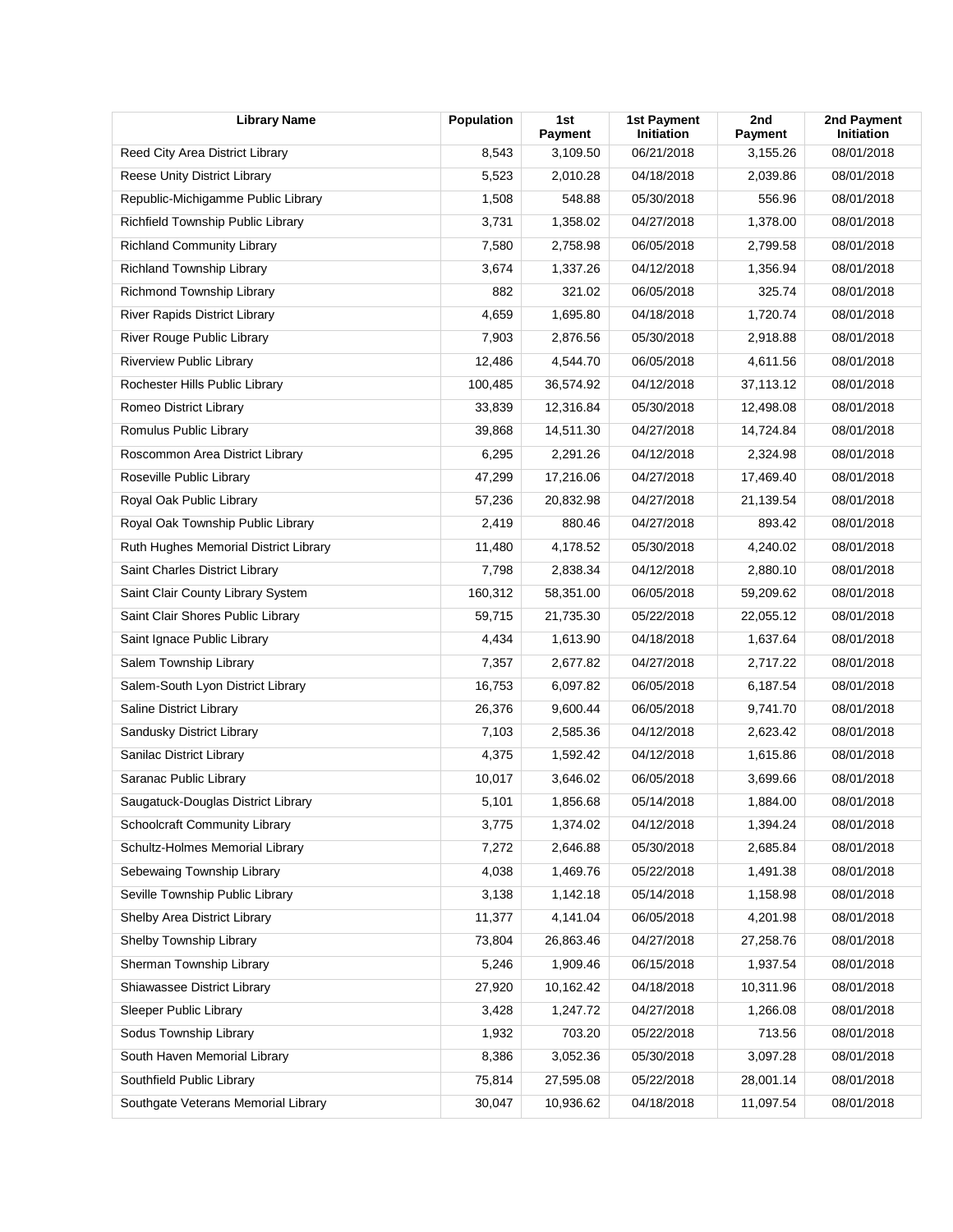| <b>Library Name</b>                             | Population | 1st<br>Payment | <b>1st Payment</b><br>Initiation | 2nd<br><b>Payment</b> | 2nd Payment<br>Initiation |
|-------------------------------------------------|------------|----------------|----------------------------------|-----------------------|---------------------------|
| Sparta Carnegie Township Library                | 9,110      | 3,315.88       | 04/18/2018                       | 3,364.68              | 08/01/2018                |
| Spies Public Library                            | 9,645      | 3,510.62       | 04/12/2018                       | 3,562.28              | 08/01/2018                |
| Spring Lake District Library                    | 18,260     | 6,646.34       | 04/18/2018                       | 6,744.14              | 08/01/2018                |
| Springfield Township Library                    | 13,940     | 5,073.92       | 05/30/2018                       | 5,148.58              | 08/01/2018                |
| <b>Stair District Library</b>                   | 4,046      | 1,472.66       | 05/22/2018                       | 1,494.34              | 08/01/2018                |
| Sterling Heights Public Library                 | 129.699    | 47,208.36      | 04/12/2018                       | 47,903.02             | 08/01/2018                |
| <b>Sturgis District Library</b>                 | 17,937     | 6,528.78       | 06/05/2018                       | 6,624.84              | 08/01/2018                |
| Sunfield District Library                       | 2,387      | 868.82         | 05/30/2018                       | 881.60                | 08/01/2018                |
| <b>Superior District Library</b>                | 40,841     | 14,865.46      | 06/15/2018                       | 15,084.20             | 08/01/2018                |
| Surrey Township Public Library                  | 9,301      | 3,385.40       | 04/12/2018                       | 3,435.22              | 08/01/2018                |
| Suttons Bay-Bingham District Library            | 5,479      | 1,994.26       | 05/14/2018                       | 2,023.60              | 08/01/2018                |
| Tahquamenon Area Public Library                 | 7,851      | 2,857.62       | 06/05/2018                       | 2,899.68              | 08/01/2018                |
| <b>Tamarack District Library</b>                | 10,250     | 3,730.82       | 05/30/2018                       | 3,785.72              | 08/01/2018                |
| <b>Taylor Community Library</b>                 | 63,131     | 22,978.66      | 05/14/2018                       | 23,316.80             | 08/01/2018                |
| Taymouth Township Library                       | 6,680      | 2,431.40       | 04/27/2018                       | 2,467.18              | 08/01/2018                |
| <b>Tecumseh District Library</b>                | 18,134     | 6,600.48       | 05/14/2018                       | 6,697.60              | 08/01/2018                |
| Tekonsha Township Public Library                | 1,873      | 681.74         | 05/14/2018                       | 691.76                | 08/01/2018                |
| Theodore A. Cutler Memorial Library             | 10,662     | 3,880.78       | 04/12/2018                       | 3,937.90              | 08/01/2018                |
| Thomas E. Fleschner Memorial Library            | 6,033      | 2,195.90       | 04/27/2018                       | 2,228.22              | 08/01/2018                |
| Thomas Township Library                         | 11,985     | 4,362.34       | 06/05/2018                       | 4,426.52              | 08/01/2018                |
| Thompson Home Public Library                    | 8,147      | 2,965.36       | 04/12/2018                       | 3,009.00              | 08/01/2018                |
| Thornapple Kellogg School and Community Library | 16,881     | 6,144.40       | 05/30/2018                       | 6,234.82              | 08/01/2018                |
| Three Oaks Township Public Library              | 4,576      | 1,665.58       | 05/14/2018                       | 1,690.08              | 08/01/2018                |
| Three Rivers Public Library                     | 14,253     | 5,187.86       | 05/22/2018                       | 5,264.20              | 08/01/2018                |
| Timothy C. Hauenstein Reynolds Township Library | 9,714      | 3,535.74       | 04/27/2018                       | 3,587.76              | 08/01/2018                |
| Topinabee Public Library                        | 1,312      | 477.54         | 05/22/2018                       | 484.56                | 08/01/2018                |
| <b>Traverse Area District Library</b>           | 97,396     | 35,450.58      | 05/30/2018                       | 35,972.22             | 08/01/2018                |
| Trenton Veteran's Memorial Library              | 72,726     | 26,471.10      | 06/05/2018                       | 26,860.62             | 08/01/2018                |
| <b>Troy Public Library</b>                      | 80,980     | 29,475.42      | 04/18/2018                       | 29,909.14             | 08/01/2018                |
| Utica Public Library                            | 4,757      | 1,731.46       | 06/05/2018                       | 1,756.94              | 08/01/2018                |
| Van Buren District Library                      | 44,265     | 16,111.74      | 04/12/2018                       | 16,348.82             | 08/01/2018                |
| Vermontville Township Library                   | 3,895      | 1,417.70       | 06/05/2018                       | 1,438.56              | 08/01/2018                |
| Vernon District Public Library                  | 4,614      | 1,679.42       | 05/22/2018                       | 1,704.12              | 08/01/2018                |
| Vicksburg District Library                      | 12,238     | 4,454.42       | 05/14/2018                       | 4,519.98              | 08/01/2018                |
| Wakefield Public Library                        | 2,156      | 784.74         | 06/05/2018                       | 796.28                | 08/01/2018                |
| <b>Waldron District Library</b>                 | 2,475      | 900.86         | 05/30/2018                       | 914.10                | 08/01/2018                |
| Walkerville Public/School Library               | 1,968      | 716.32         | 06/15/2018                       | 726.86                | 08/01/2018                |
| Walled Lake City Library                        | 6,999      | 2,547.52       | 06/05/2018                       | 2,585.00              | 08/01/2018                |
| Walton Erickson Public Library                  | 9,514      | 3,462.94       | 05/22/2018                       | 3,513.90              | 08/01/2018                |
| Warren Public Library                           | 134,056    | 48,794.22      | 06/05/2018                       | 49,512.24             | 08/01/2018                |
| Waterford Township Public Library               | 71,997     | 26,205.74      | 05/14/2018                       | 26,591.36             | 08/01/2018                |
| Watertown Township Library                      | 2,202      | 801.48         | 06/15/2018                       | 813.28                | 08/01/2018                |